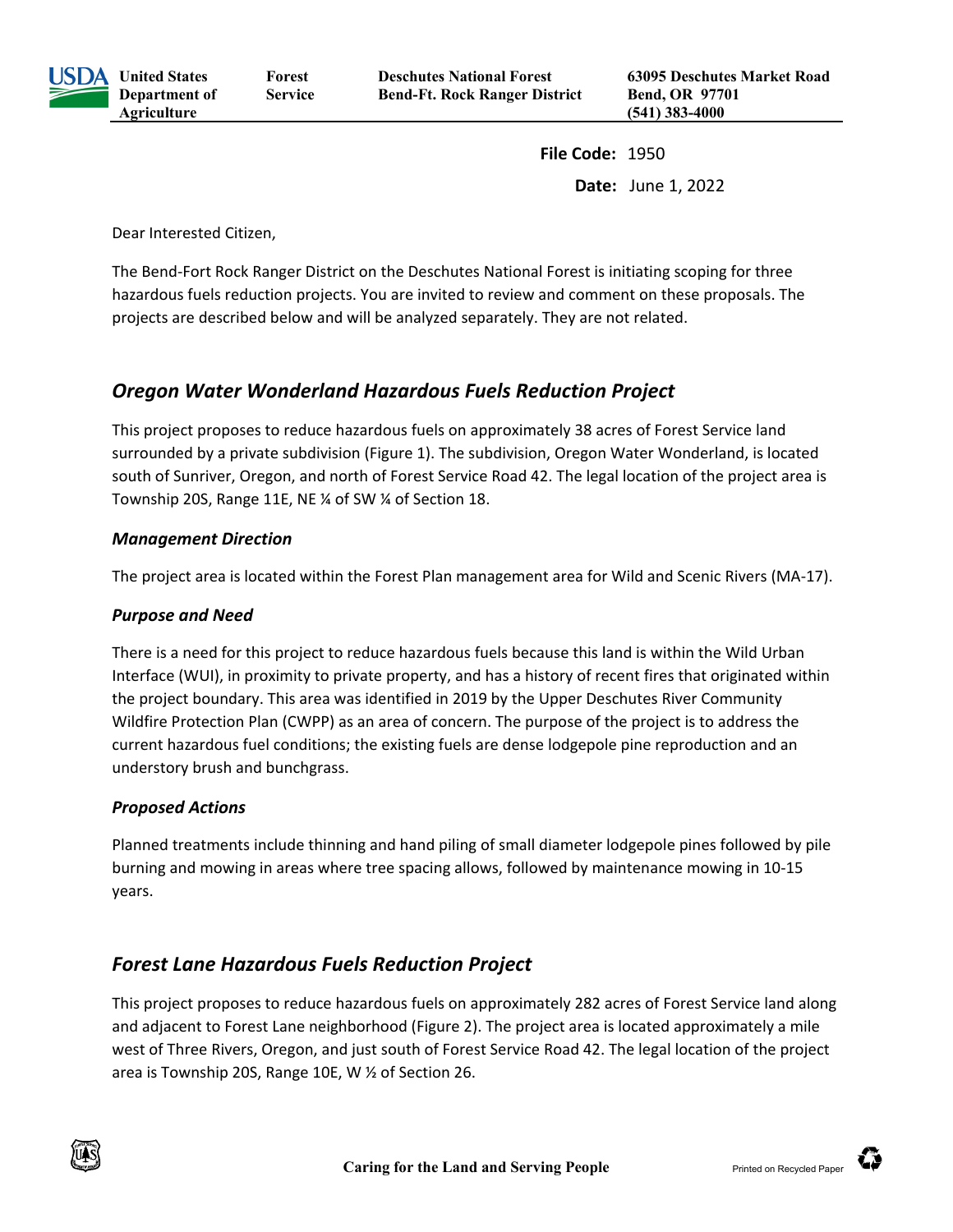### *Management Direction*

The project area is located in the Forest Plan management areas for Wild and Scenic Rivers (MA-17) and Bald Eagle (MA-3).

### *Purpose and Need*

There is a need to address hazardous fuels in this area is within the WUI and is an important ingress and egress route (Forest Service road 42). The purpose of this project is to maintain past fuels reduction efforts adjacent to private property in a condition which maximizes potential success of fire suppression efforts in this area. This area was identified in 2019 by the Upper Deschutes River CWPP representatives as an area of concern.

### *Proposed Actions*

The proposed treatment is mowing, followed by maintenance mowing in 8-15 years.

# *Fall River Estates Hazardous Fuels Reduction Project*

This project proposes to reduce hazardous fuels on approximately 1,125 acres of Forest Service land in the Fall River Estates area. The project area is located approximately five miles west of Three Rivers, Oregon, and just south of Forest Service Road 42. The legal location of the project area is Township 20S, Range 10E, Sections 31, 32, 33 and Township 21S, Range 10E, Section 5.

#### *Management Direction*

The project area is located within the Forest Plan management area for Intensive Recreation (MA-11).

## *Purpose and Need*

There is a need to address hazardous fuels in this area because it is within the WUI, near powerline infrastructure, and an important ingress and egress route (Forest Service road 42). The purpose of this project is to provide spatial and temporal continuity to fuels treatments in the area, and to promote the growth and dominance of ponderosa pine, a fire tolerant and historically representative species. A patchwork of previous vegetation treatments exists within the project area [\(Figure 3\)](#page-5-0). Historically, frequent fire maintained much of the area as a ponderosa pine dominated ecosystem. Due to historical logging practices and fire suppression lodgepole pine is now the dominant species across the project area. Lodgepole pine is highly susceptible to mortality if a fire occurs, and it naturally grows in densities which are more likely to support crown fire. Increasing ponderosa pine in this area would both promote a stand structure which is more likely to have fire intensities favorable to firefighting resources and create a landscape which is more resilient to fire.

## *Proposed Actions*

Planned treatments include thinning and hand, or grapple piling, mastication, pile burning, mowing and prescribed burning



**TO**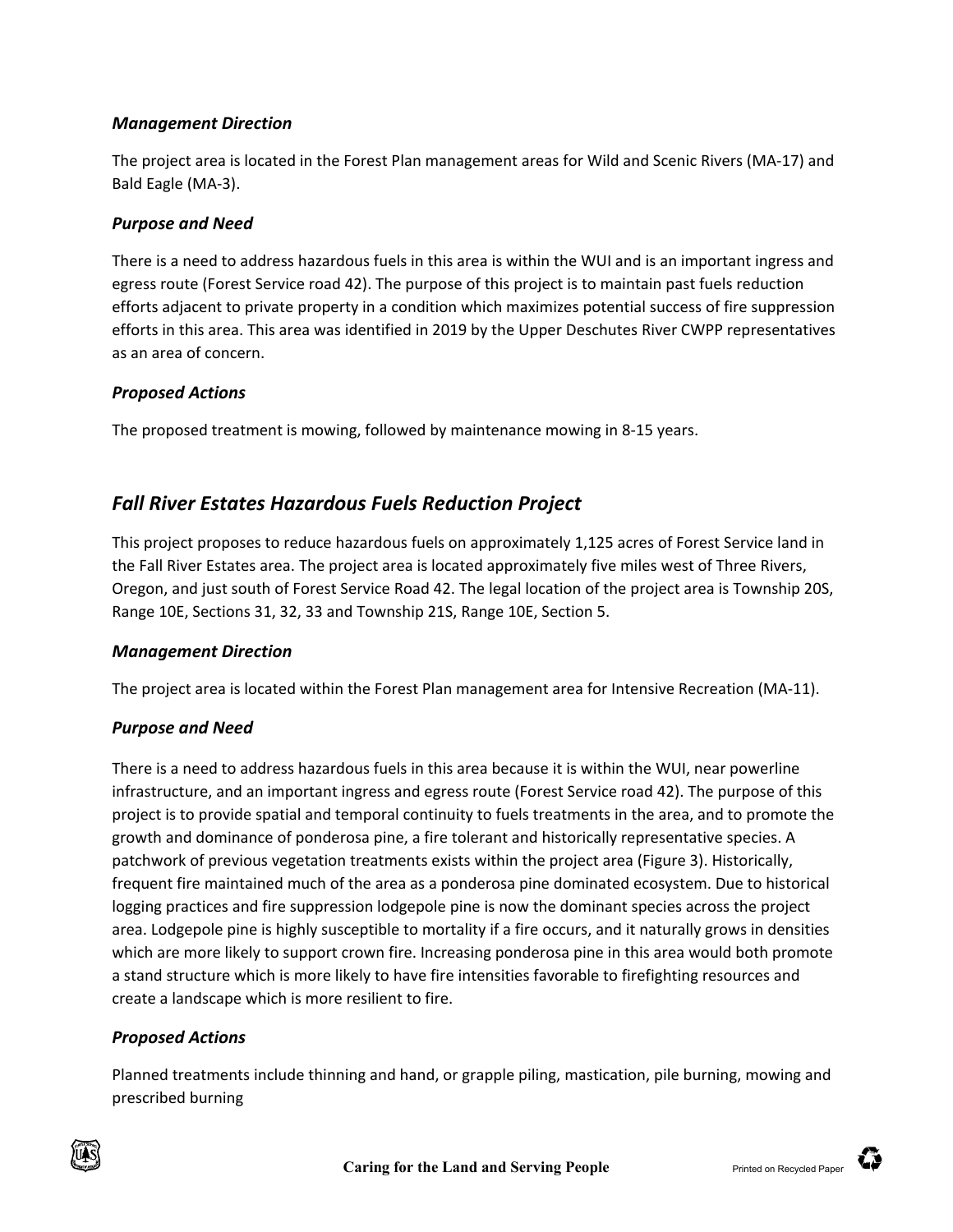# *Public Involvement and How to Provide Comments*

It would be most helpful to received input by June 24, 2022. Submit comments by email to[: comments](mailto:comments-pacificnorthwest-deschutes-bend-ftrock@usda.gov)[pacificnorthwest-deschutes-bend-ftrock@usda.gov](mailto:comments-pacificnorthwest-deschutes-bend-ftrock@usda.gov) and list "Fuels Reduction Projects" in the subject line. Please identify which project you are commenting on. Comments must be submitted as part of an actual email message, or as an attachment in Microsoft Word, rich text format (rtf), or portable document format (pdf) only. Comments submitted to other email addresses, in any other format, or that contain viruses will be rejected.

Electronic submissions are strongly encouraged. However, if necessary, comments may be submitted by post mail to: Kevin Larkin, District Ranger, Bend-Fort Rock Ranger District, 63095 Deschutes Market Road, Bend, OR 97701. Hand delivered comments are discouraged at this time. Names and contact information submitted with comments will become part of the public record and may be released under the Freedom of Information Act.

This project falls within a category of action that may be excluded from documentation in an environmental assessment or environmental impact statement. This proposal fits within a category listed in Section 605 of the Healthy Forests Restoration Act (16 U.S.C. 6591 et seq.), which permits projects designed to address hazardous fuels in an insect and disease treatment area that was designated by the Secretary of Agriculture under section 502(b). For more information, please contact Cristina Peterson, NEPA Planner, at 541-383-4028 or [cristina.peterson@usda.gov.](mailto:cristina.peterson@usda.gov)

Sincerely,

KEVIN LARKIN

Digitally signed by KEVIN **LARKIN** Date: 2022.06.01 14:00:47 -07'00'

KEVIN W. LARKIN

District Ranger

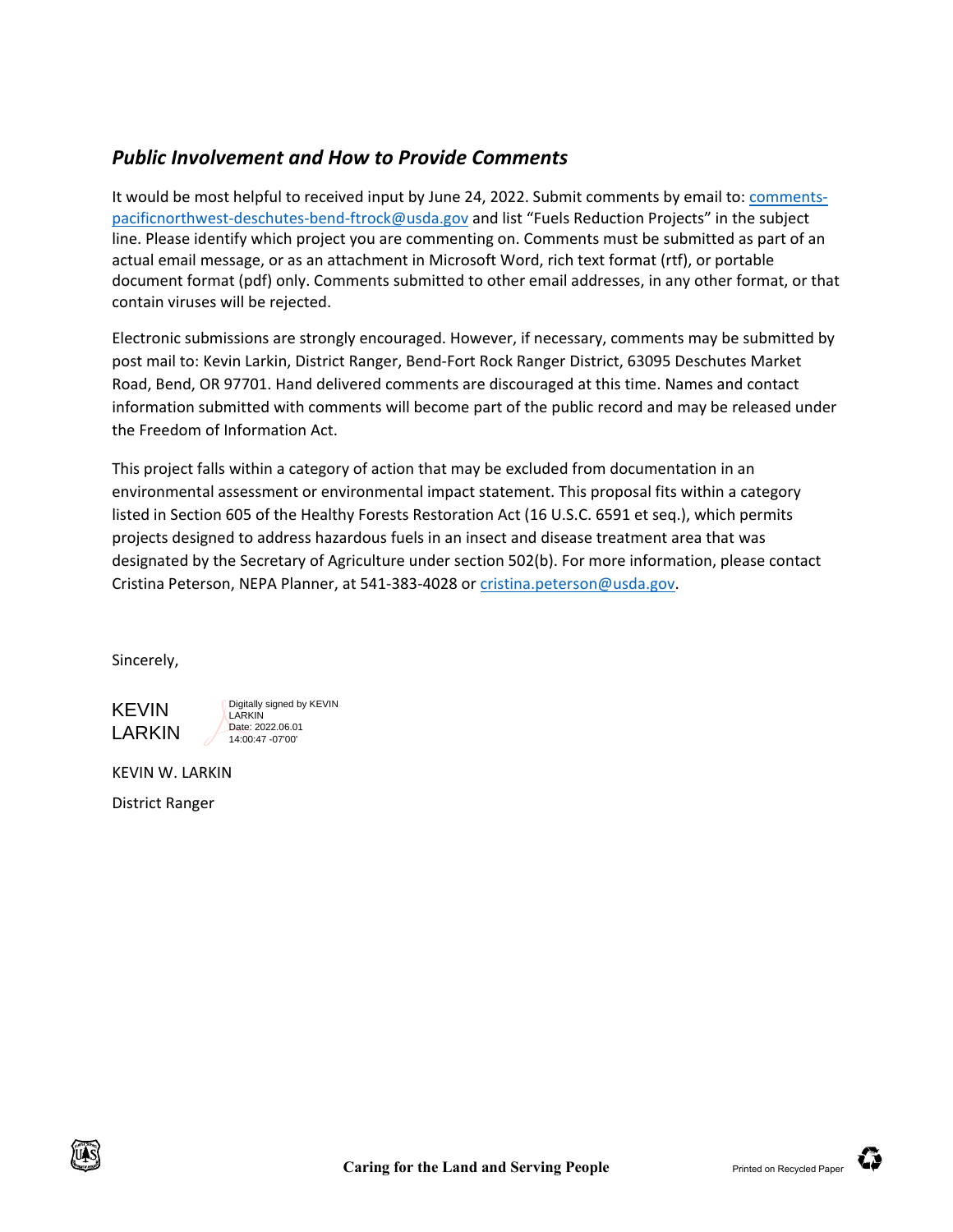<span id="page-3-0"></span>**Figure 1. Oregon Water Wonderland Project map showing proposed unit surrounded by subdivision.**





₩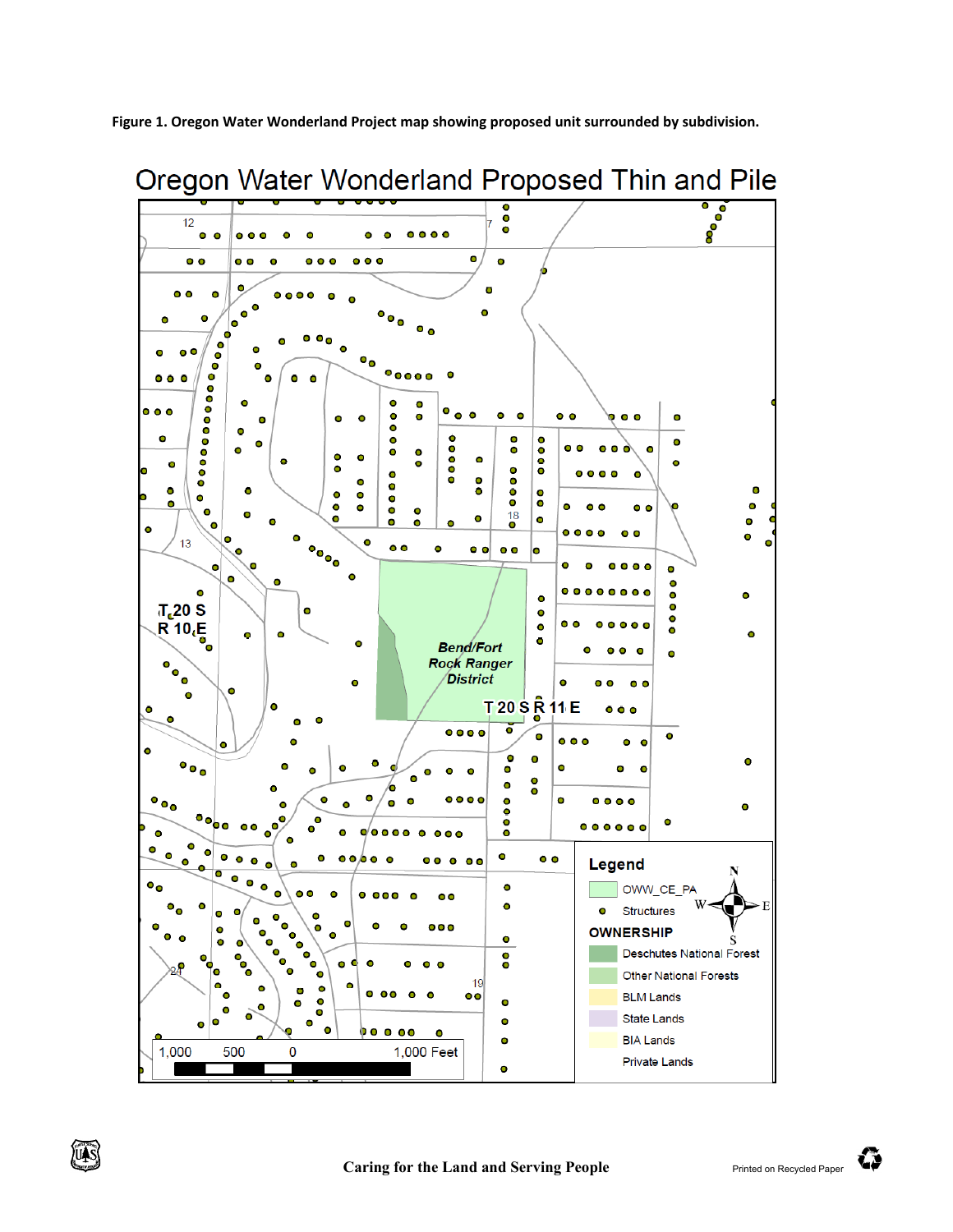**Figure 2. Forest Lane Project map showing proposed treatment areas.**

<span id="page-4-0"></span>

Forest Lane Proposed Mowing Units